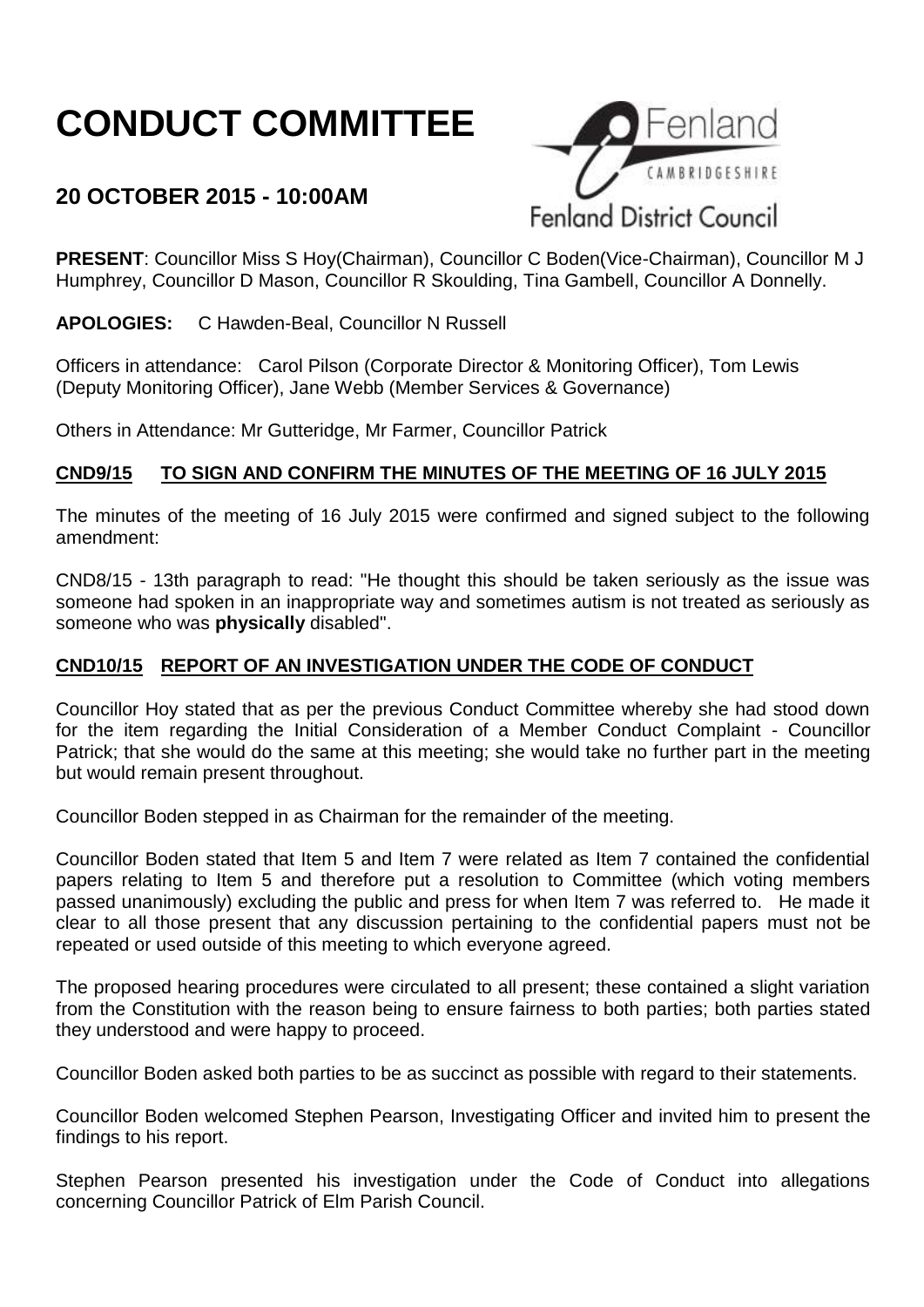Councillor Boden thanked Stephen Pearson and invited the complainant to ask questions of Stephen Pearson.

Mr Gutteridge, the complainant, brought with him a representative, Mr Farmer, who stated the report was interesting and explained that Mr Gutteridge had asked if he would be his representative because of his disability. He made the following remarks and questions:

- Regarding "bringing your office or authority into disrepute"; given that Councillor Patrick belonged to Elm Parish Council, had they been contacted. Stephen Pearson stated he had not contacted Elm Parish Council;
- Regarding "you must treat others with respect" of which there was a significant amount in the report and the question as to whether Councillor Patrick was acting in the capacity of a councillor or not; the Code of Conduct stated that you must treat others with respect, not just whilst in the capacity of a councillor therefore would Stephen Pearson accept that there are obligations placed on councillors even when they are not conducting themselves in that capacity. Stephen Pearson responded stating this was a very fair question and one of which he did seek clarification and explained there was a view already taken that "you must treat others with respect" provision applied across the board and given that reference had been made within the exchange to Council matters and the election process, then this was enough to bring it into the scope of Paragraph 2(1);
- Councillor Patrick had been present at a Council meeting where minutes regarding Mr Gutteridge's medical condition - from a previous licensing hearing - had been considered. Councillors usually read minutes before attending a meeting and therefore it would have been evident to Councillor Patrick that Mr Gutteridge's condition had been mentioned in a licensing hearing in 2011. Stephen Pearson stated he had not looked into general Council business or seen any particular evidence;
- Whether Councillor Patrick was aware or not was obviously an issue of fact and for this hearing was it based on the balance of probabilities to which Stephen Pearson responded stating that this was the case although he felt he ought to have known but there was no proof;
- Was Stephen Pearson aware that Councillor Patrick was a member of UKIP as had been Mr Gutteridge (although not at the same time) and there would be just a small amount of people involved in UKIP in Wisbech therefore they would probably all know one another. Stephen Pearson had not examined this specific point but he reiterated the opinion as stated in his report.

Councillor Boden thanked Mr Farmer and invited Councillor Patrick to ask questions of Stephen Pearson to which Councillor Patrick responded stating:

- He had no questions at this point;
- He had no representative and could not afford a lawyer
- He would just like to make a statement at the end of the meeting

Councillor Boden again asked Councillor Patrick if he had any questions to ask of Stephen Pearson, to which Councillor Patrick responded stating:

- He had not visited Mr Gutteridge's Facebook page;
- Mr Gutteridge was just a name on a Facebook discussion page that consistently took snipes at him and attacked him through discussions on that page
- The remarks he had made were in response to Mr Gutteridge's remarks;
- He was not working in the capacity of a councillor;
- Only the day before he had been co-opted onto Elm Parish Council;
- He had no awareness of Mr Gutteridge's medical condition;
- How could he have attacked Mr Gutteridge's disability when he did not know it existed to which Stephen Pearson responded stating that to call someone "cretinous" even without a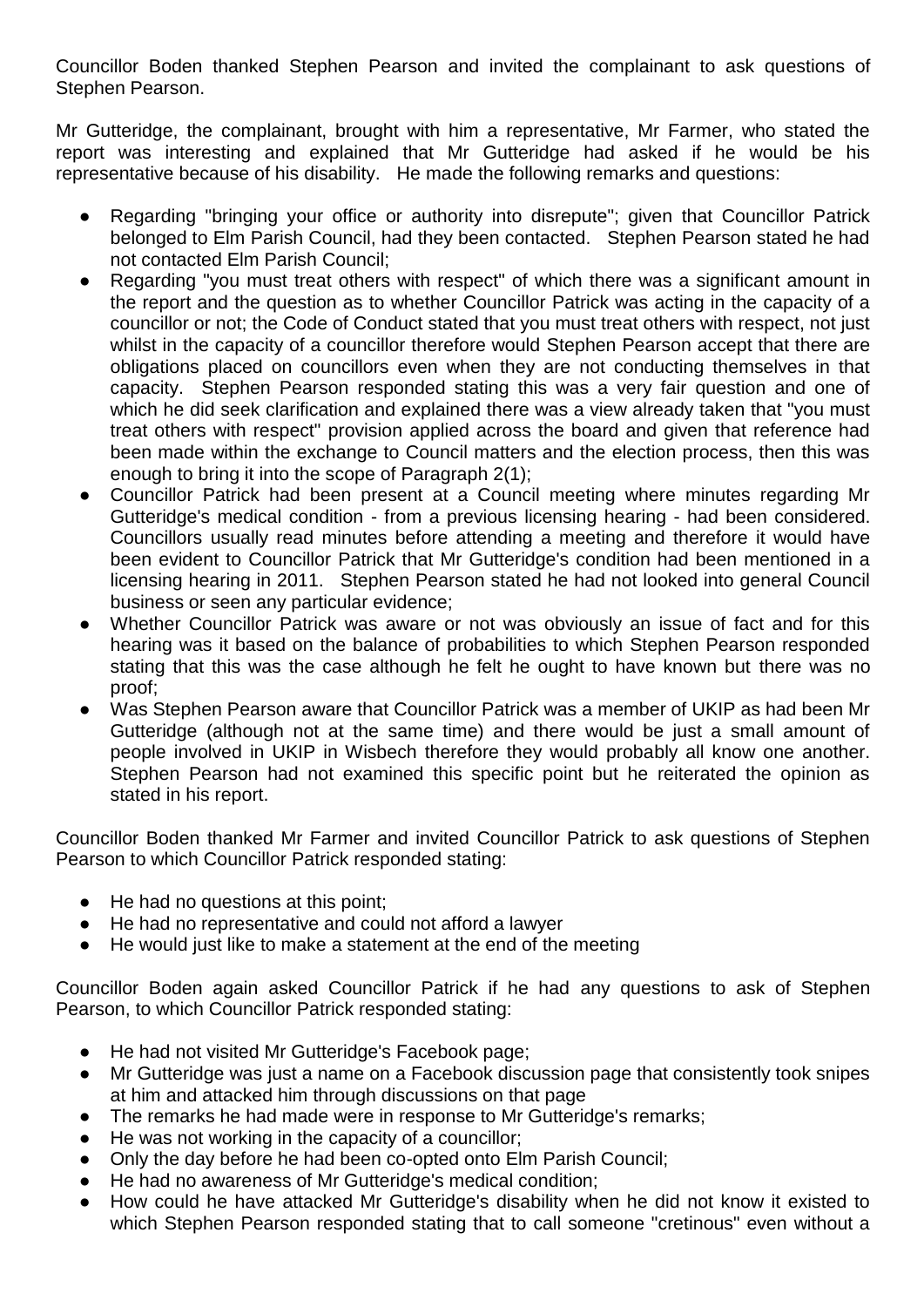disability was still disrespectful.

After receiving the attacking comments from Mr Gutteridge; he had just snapped back at him to which Stephen Pearson stated that he should have adhered to the Code of Conduct to which Councillor Patrick replied stating that would be one sided to have been disrespected and not retaliated. Stephen Pearson stated this was a fair point but as a Councillor he was subject to the Code of Conduct; Councillor Patrick stated he should still have the right to respond to which Stephen Pearson responded stating that there had to be a line drawn somewhere.

Councillor Boden asked Councillor Patrick if he had any further questions to which he stated he did not.

Councillor Boden invited Members of the Conduct Committee to ask questions of Stephen Pearson, to which the following was asked:

- Was Stephen Pearson stating that he was withdrawing Paragraph 3(2)(b) "You must not bully any person" to which he responded clarifying that he believed it not to be proven;
- Were Councillor Patrick and Mr Gutteridge friends on Facebook to which Stephen Pearson stated he did not believe they were but they were both members of several local forums on Facebook;
- Stephen Pearson stated within his report that you "take a victim as you find him" therefore was he using the term in that sense to which Stephen Pearson responded stating yes that in strict liability terms and that he expected there to be some knowledge as it was impossible to use the term "people like you" and not be aware that it would be found insulting.
- Did this mean that Stephen Pearson was suggesting that on the balance of probability Councillor Patrick had that knowledge and was this how he had reached his decision to which Stephen Pearson responded stating that as both parties had been involved in the political scene for some years then on balance it would not be surprising that Councillor Patrick did have some knowledge of Mr Gutteridge's medical condition; he had no proof but would be extremely surprised if he did not have some degree of knowledge;

Councillor Boden stated that even with the procedures in place for the hearing it needed to be carried out in a fair way and therefore asked if there were any further questions from either parties:

● Councillor Patrick stated that with regard to moving in the same political circles as Mr Gutteridge, he did not; he had only attended the electoral count at which he was a candidate and he had never attended the county council count. Regarding being a UKIP councillor, he was a new Member and had never socialised or met Mr Gutteridge in any way until the last Conduct Meeting.

Councillor Boden invited Mr Gutteridge to present his case:

- Councillor Patrick had not treated him with respect, people should treat autism with respect;
- Councillor Patrick was in a position of authority and had been a councillor for years and therefore should be aware of how to treat people with disabilities;
- What Councillor Patrick had written was mean; his comments show that.

Mr Farmer, as representative for Mr Gutteridge, added:

● Regarding the question as to taking "someone as you find" them; if you are a councillor and you are responding to comments then you are negligent if you do not take into account what you are saying; if the remark had been about colour of skin and the comment made "people like you" then it would have immediately been taken as offensive and he believed Councillor Patrick was trying to be offensive. He added that Councillor Patrick had stated he had "snapped" but then went on to say he paced up and down before deciding on what to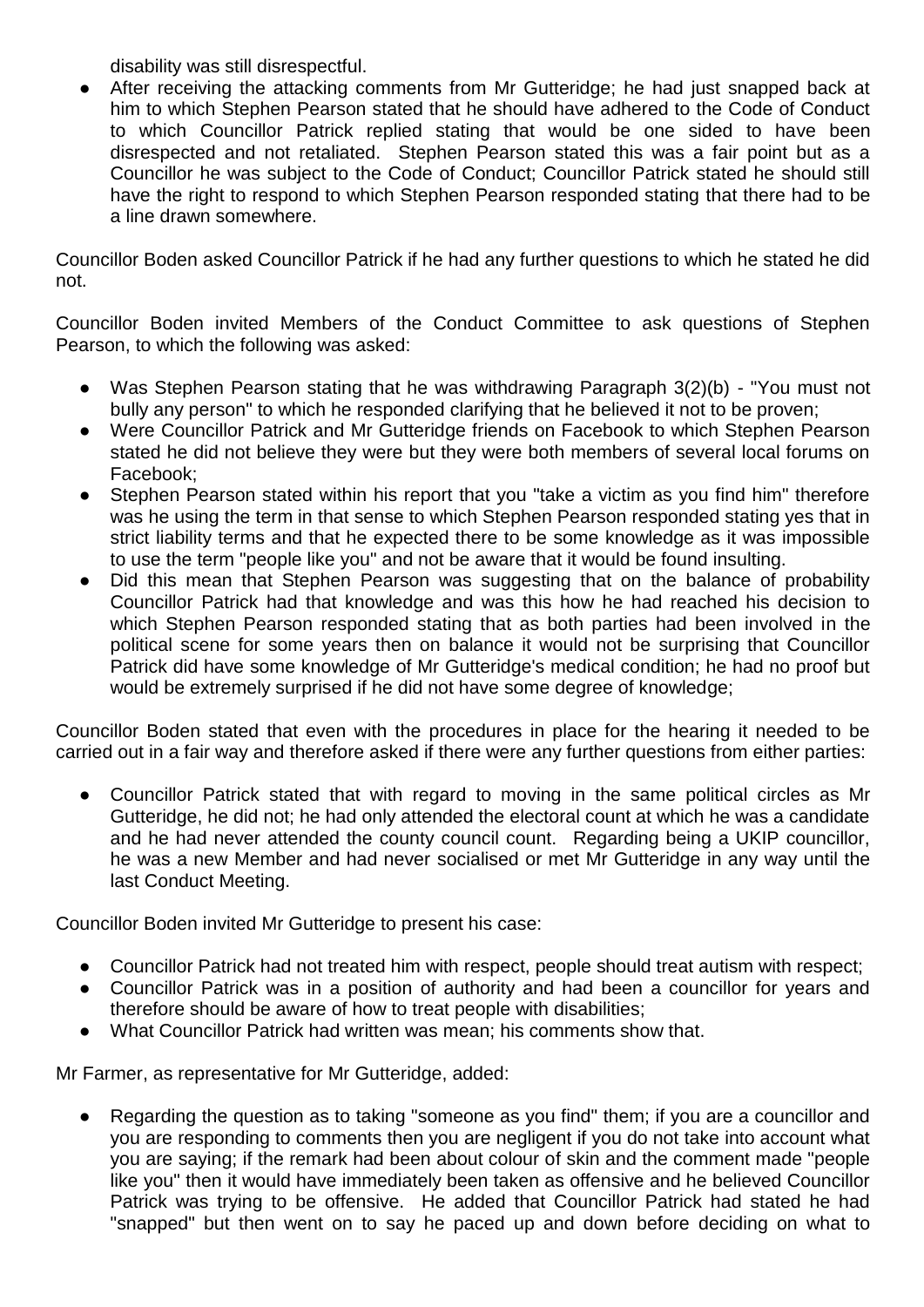respond which showed it was premeditated and was as offensive as it could be whilst staying within the bounds of the law and therefore difficult to analyse the effect he would have on an autistic person with a complex medical condition and difficult to understand the stress this would have caused. As a councillor you expect to take a certain amount of "rough and tumble" both verbally and physically and therefore there was a standard of robustness that was needed as a councillor beyond what a normal person would need and to insult someone is inappropriate.

Councillor Boden thanked both Mr Gutteridge and Mr Farmer and following procedures meant questions to be asked of Mr Gutteridge not of Mr Farmer, but if Mr Gutteridge wished to relay his answers via Mr Farmer then that would be appropriate.

Stephen Pearson asked questions of Mr Gutteridge:

- Was Councillor Patrick a friend of his to which he replied that he had never been friends with Councillor Patrick and at one point Councillor Patrick had even blocked him on Facebook;
- Did Councillor Patrick know, or ought to know, about his medical condition and would Councillor Patrick have seen his logos on Facebook to which he replied that you would have to type in a name and click on the profile to see the logos that were on his cover page; otherwise just a photo is shown. As Mr Farmer had stated earlier there had been a meeting in July 2011 where Councillor Patrick was a Councillor with Fenland District Council at which he had spoken three times stating he had a medical disorder, Councillor Patrick had not been present at that meeting but he was at the following Council meeting.
- How had he taken the term when Councillor Patrick referred to "people like you" to which he stated that he had taken it as a slur against autism.

Councillor Patrick made comments and asked questions of Mr Gutteridge:

- Was he an administrator on the discussion forum to which he stated he had been, but not anymore;
- Having been an administrator this would have involved a lot of responsibility with the added ability to be able to keep or delete comments to which he replied that it did not involve a lot of responsibility and that people took the forum far too seriously;
- Did David Gutteridge bar him from the forum to which he replied he had not;

Members of the Conduct Committee asked questions of Mr Gutteridge:

- The private message was sent on the 8 June and you emailed Fenland District Council on the same day, did you do this within the hour to which he replied he had done this very soon after receiving the comment as he was aware of the Code of Conduct;
- Had there been any contact between the two parties since 8 June to which he replied there had not;
- Could he say that he had not provoked Councillor Patrick to which he stated he had commented in defence as he had been abused on Facebook in the past by Councillor Patrick, just the night before, but these posts had been deleted.

Councillor Boden stated that in fairness to all present, did anyone else have any further questions:

● The Investigating Officer asked that in reference to the deleted posts from 7 June, could Mr Gutteridge comment on the content of these to which he stated that the comments had included "crawl under a rock" and "guttersnipe" which anyone would find insulting but that seemed to be what Councillor Patrick liked to do. Who had deleted the posts to which Mr Gutteridge stated that as Councillor Patrick had created the posts then only he could have deleted them. Councillor Patrick added that he had not deleted any posts and that Mr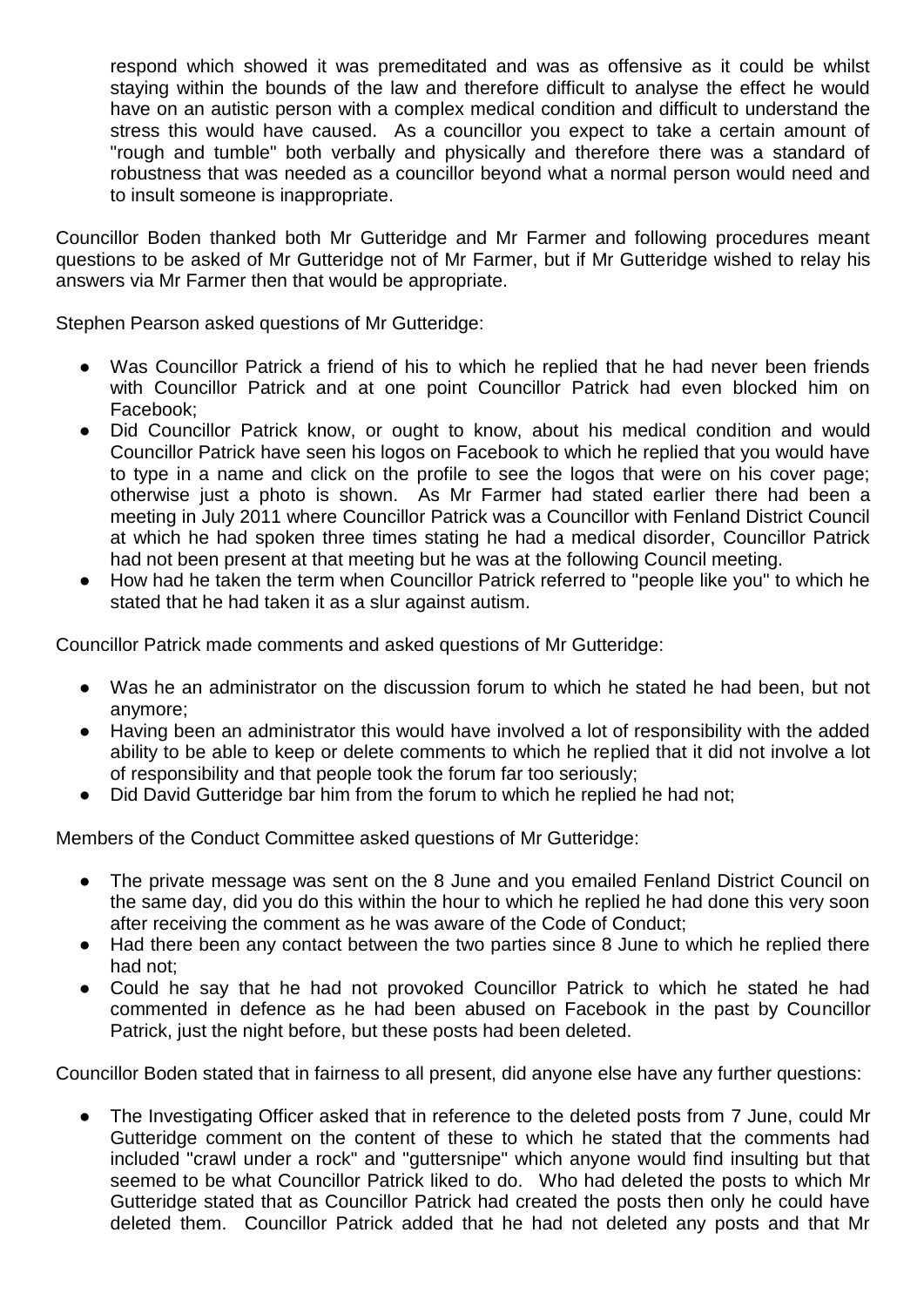Gutteridge had continued to make comments on Facebook to which he had stated he could not remember making any comments since 8 June.

Councillor Boden invited Councillor Patrick to present his case, stating:

- He had no idea who Mr Gutteridge was, to him he was just another member of the forum on Facebook;
- Comments and remarks had always been initiated by Mr Gutteridge, to which he had responded;
- He knew nothing about Mr Gutteridge's medical condition and stated that he had seen nothing to indicate this either;
- He had received nasty comments from Mr Gutteridge to which he had responded; this was nothing more than "tit for tat";
- When Mr Gutteridge had privately messaged him with these comments, he had then snapped;
- Mr Gutteridge's medical condition had never been discussed, even Councillor Alan Lay knew nothing of his medical condition;
- The comments made were just "tit for tat" and he had not been the only person to have been attacked via a private message from Mr Gutteridge, he had brought along evidence to show that someone else had also suffered;
- Councillor Patrick had found a quote on Mr Gutteridge's website stating "let me know if I say anything to offend you, I may want to offend you later";
- His reply cannot be associated with his position on Elm Parish Council;
- Mr Gutteridge's remarks have continued as he had recently contacted a member of Councillor Patrick's family asking questions that they had found disturbing;
- Councillor Patrick felt he was being stalked;
- Ironic that a private message had caused such a stir
- He had never deleted or edited any comments and had nothing to hide;
- He always respected others but had felt the need to defend himself and was not abusing his position as a councillor;
- It was Mr Gutteridge that had made this public when it had just been a "tit for tat";
- He believed it was a predetermined exercise to blacken him;
- The decision to bring this to committee had been made by Councillor Hoy who was a friend and associate of Mr Gutteridge and Councillor Hoy had only stood down after the decision had been made to bring this to committee; why had she not stood down at the pre-committee stage; this makes the decision biased from the start;
- He had not known about Mr Gutteridge's medical condition;
- He had no reason to seek his profile out on Facebook as he was just another name on the forum;
- He had found this whole matter very hurtful and distressing.

Councillor Boden thanked Councillor Patrick and invited questions to be asked of Councillor Patrick.

Stephen Pearson asked the following questions of Councillor Patrick:

- There was a history between the two parties and asked him in what terms he had an online conversation with him to which Councillor Patrick stated he had never had a direct conversation with him, Mr Gutteridge had joined in conversations on the forum;
- Had Councillor Patrick made the comment "crawl under a rock" to Mr Gutteridge to which he agreed he had but only after having suffered comments from him;
- Would Councillor Patrick's comments have been different if he had been aware of Mr Gutteridge's condition to which he replied that they would have been but he had not known;
- The initial comments from Mr Gutteridge were made at 7pm yet Councillor Patrick did not respond until 10am the next morning to which Councillor Patrick stated that the remarks had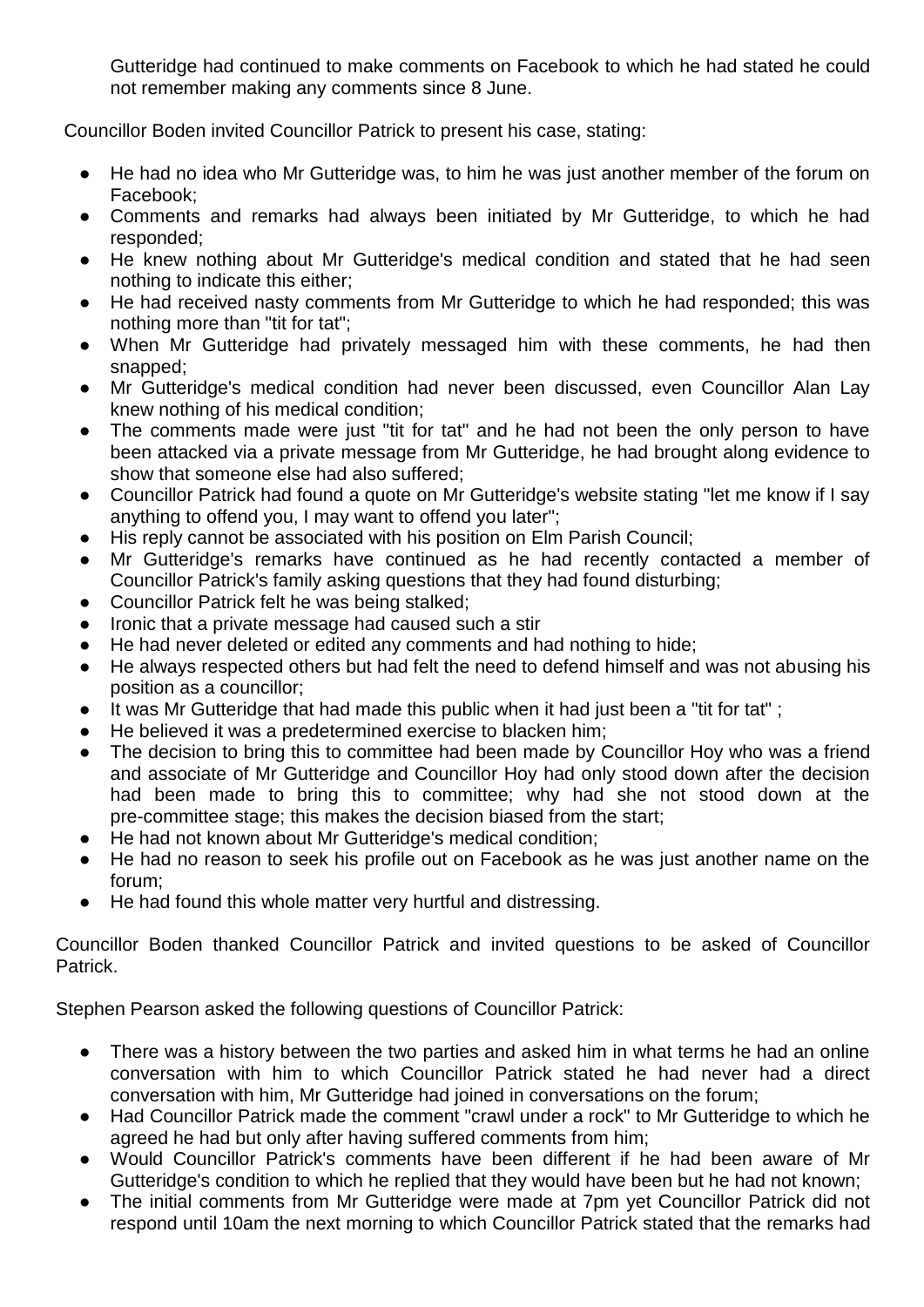tipped him over the edge.;

On reflection had he thought his remarks to be inappropriate to which Councillor Patrick stated that if he did not know about his medical condition therefore his remarks would have been the same as he had been attacked. If he had instigated it then it would have been different but he always came in from the sides to have a go.

Mr Gutteridge/Mr Farmer made comments and asked the following questions of Councillor Patrick:

- Whose conduct was on trial to which Councillor Patrick responded stating that it was his but what had Mr Gutteridge done to instigate it.
- What was his understanding of the differences between defence and attack to which Councillor Patrick stated that if someone attacked him then he would defend himself; Mr Gutteridge had not directly attacked him but had come in from the side and it got to a point where his space was invaded and that was hurtful;
- What did he do after he had sent the remarks to which Councillor Patrick responded stating he had lost his cool slightly;
- It appeared from the papers that once you had made the remarks that you then blocked Mr Gutteridge to which Councillor Patrick confirmed this as he had not wanted to hear anything further from him;
- Why did he not block Mr Gutteridge originally to which Councillor Patrick stated Mr Gutteridge always would make "dig in the rib" remarks and that when he was in UKIP he used to attack conservative members;
- You said that if you were dealing with someone who did not have a disability then you would not have been less tempered to which Councillor Patrick stated he would have responded; Mr Farmer asked if this was appropriate to which Councillor Patrick stated yes it was when you are consistently being attacked:
- Was it not odd that his approach was different from most councillors to which Councillor Patrick stated he was surprised that Mr Farmer had asked that question when he himself, as a councillor, had exploded in previous Council meetings;
- What did he understand as "tit for tat" to which Councillor Patrick stated that it was insults going backwards and forwards;
- Would he say that the Code of Conduct had no relevance in this matter to which Councillor Patrick stated it should never have come to committee;
- Your interpretation of treating people with respect; is that you do unless they are rude to you to which Councillor Patrick replied that he was always respectful until they are consistently rude to him; respect is earnt and you cannot insult someone and not expect to receive a response;
- You stated that you felt like you were being stalked but yet you knew that Mr Gutteridge had laid on a surprise birthday party; was this not the pot calling the kettle black;
- Was surprised that Councillor Patrick's daughter was upset over being contacted by Mr Gutteridge as he stated they had got on well to which Councillor Patrick stated she was unhappy that Mr Gutteridge was looking in to her father's life.

Members of the Committee asked questions of Councillor Patrick:

- Was your initial message to Mr Gutteridge a private message to which Councillor Patrick confirmed that it was;
- Had he typed the symbols in the expletive word or had Facebook changed them to which Councillor Patrick stated he had typed the symbols;
- If he had known that Mr Gutteridge had medical problems, would he have still sent the messages to which Councillor Patrick stated that he would not have;
- Being a user of social media you must be aware that inappropriate conduct can be blocked, why did he not take this route to which Councillor Patrick stated if you started blocking people then there would be no one left;
- How did he see his role as councillor, as his behaviour as a councillor was what was under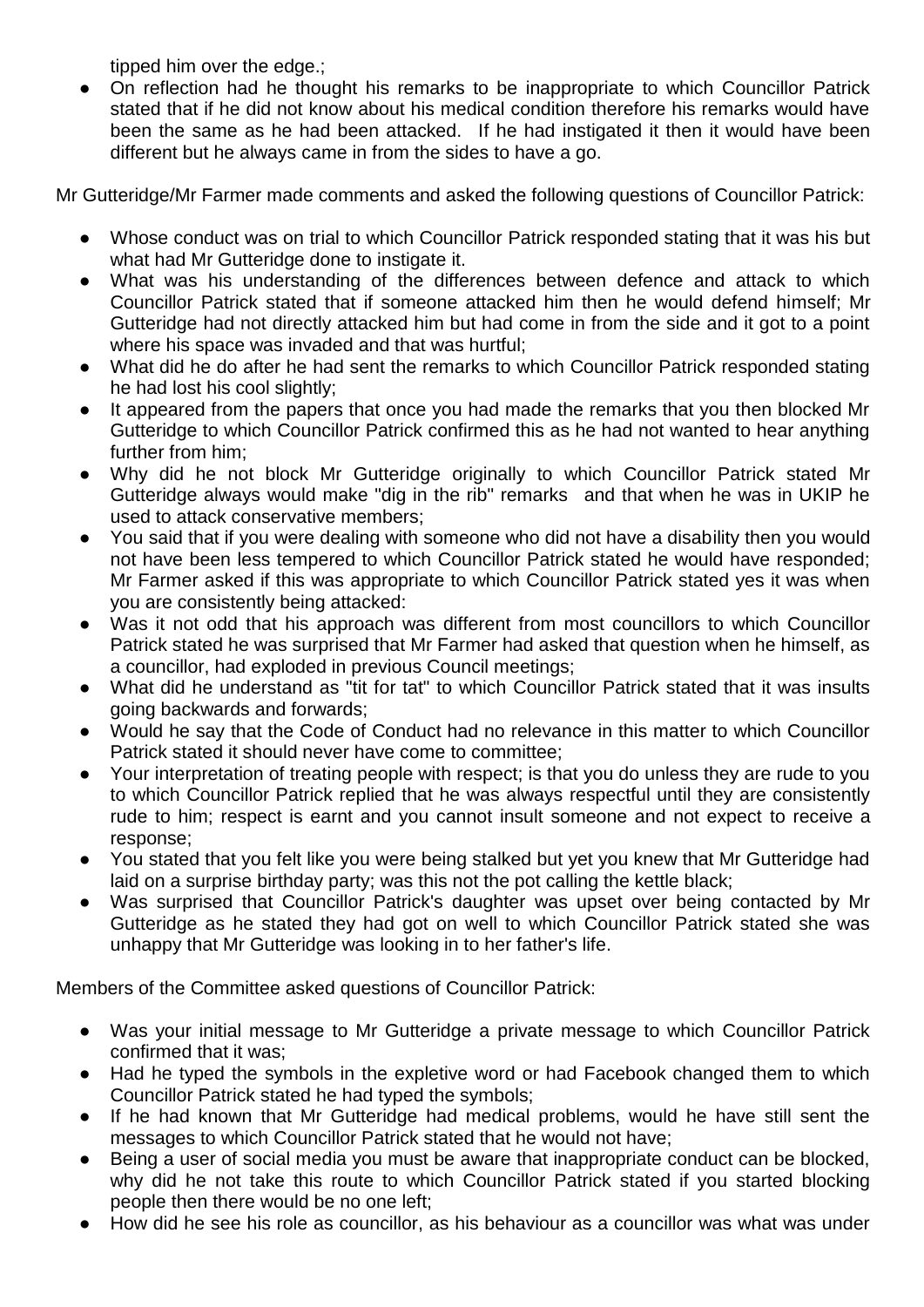scrutiny and as an elected Member always under scrutiny and therefore need to treat others with respect and not switch off. Whilst his Facebook page did not state he was a councillor, did he not feel that he was always a councillor and therefore should behave accordingly. Councillor Patrick responded stating that he did not feel he was constantly a councillor and that he had the right to a personal life; at that time he was acting as an individual;

- Did he feel his comments were justified to which Councillor Patrick stated that yes he did, as an individual to an individual;
- Was he not aware that Mr Gutteridge was involved in UKIP as an activist to which Councillor Patrick explained he had joined the UKIP party not long before the election as he agreed with their views on Europe but he was only involved in the election campaign and had not been involved with other members;
- How large was the UKIP group to which Councillor Patrick stated not large, there were three elected onto Cambridgeshire County Council and he was not heavily involved with them;
- Did he feel that if someone made allegations against him that he was allowed to respond to which Councillor Patrick stated it was not just one allegation, there were continuous digs and it came to a head when he then invaded his personal space and therefore he responded not knowing Mr Gutteridge's medical condition;
- If an individual of a different race accused you of being racist would you feel justified to do the same back to which Councillor Patrick stated he would not use racists remarks but if he was continually insulted then he would retaliate, adding that he was a tolerant and well respected person;
- The Code of Conduct restrains Councillors from making comments like these to which Councillor Patrick stated that it should not stop you from reacting as an individual and it should apply if you are acting as a councillor but not as an individual. Councillor Patrick reiterated that he was acting as an individual, he was only co-opted onto Elm Parish Council the previous day and had considered resigning from Elm Parish Council but after speaking to Elm Parish Council they had convinced him not to as he had not brought Elm Parish Council into disrepute;
- Had he attended any Code of Conduct training to which he stated he had not.

Councillor Boden invited all parties to summarise their respective cases.

The Investigating Officer summarised stating:

- There had been a lot of debate from both sides:
- He believed that Councillor Patrick did understand the Code of Conduct although he stated he was provoked, but as a politician he has a duty to act in accordance with the Code of Conduct;
- There had been some question as to whether Councillor Patrick was aware of Mr Gutteridge's medical condition and even if this was not proven, the comments were still extremely distressing and insulting and were an issue under the Code of Conduct;
- Whilst there still remained questions over whether Councillor Patrick was aware of Mr Gutteridge's medical condition there was still a duty in the Equality Act to act in an appropriate way and he should have had regard to this;
- There was some history and issues relating to this situation.

Mr Farmer summarised stating:

- The issue was down to the question as to whether there was a higher standard expected of Councillors, which there was because of the Code of Conduct;
- It was interesting that after the initial remarks had been made by Mr Gutteridge that it was some hours later before Councillor Patrick responded which showed it was a thought out response which was an abusive one and not an immediate reaction, showing it was calculated;
- Councillor Patrick had stated that if someone insulted him, regardless of a medical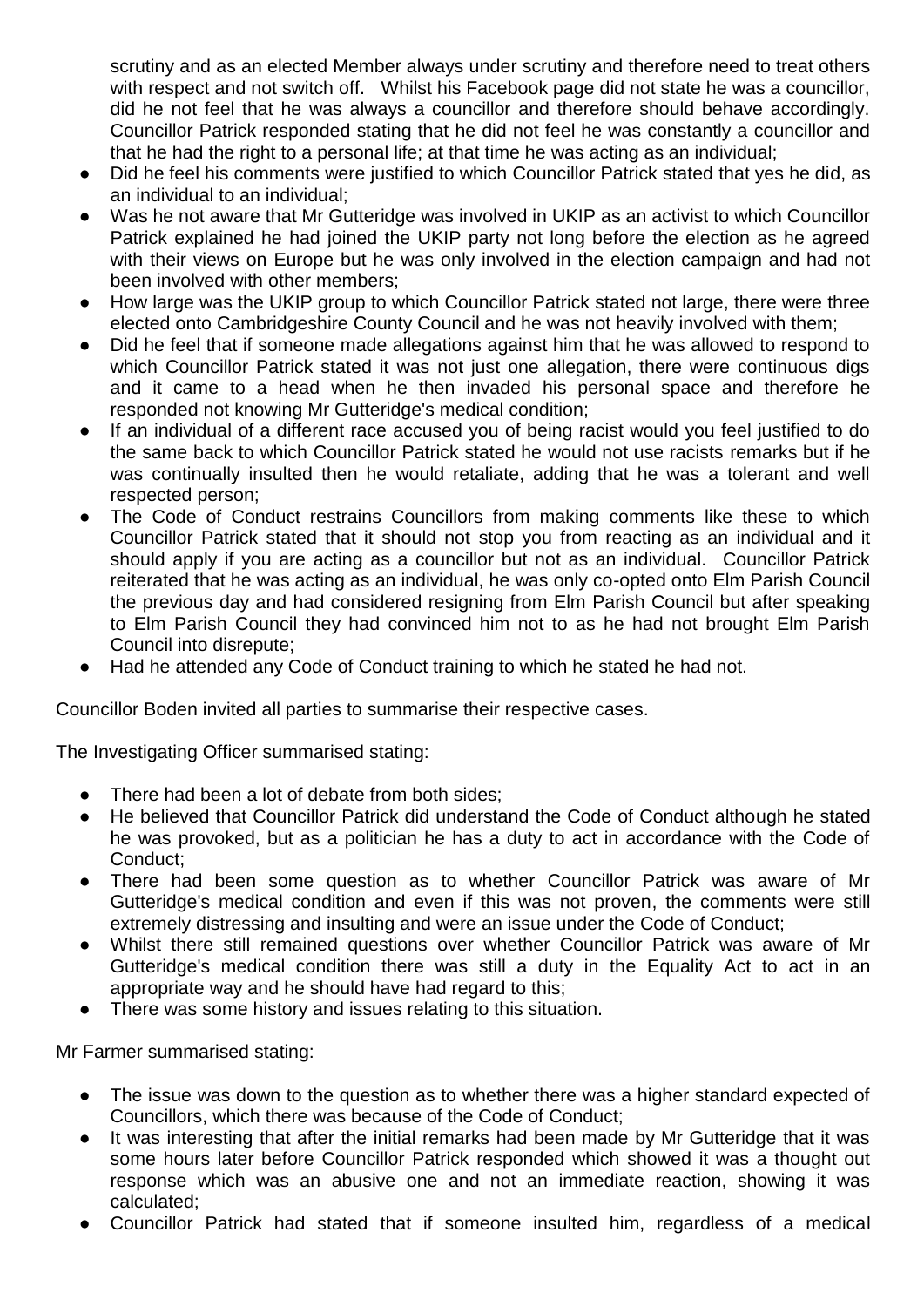condition, he would have done the same thing and with that in mind the Panel needed to look at what could be done about this; the main aim should be to correct the behaviour and not punish, as this would not achieve anything;

● He thought Code of Conduct training was necessary especially in dealing with people's disabilities and he strongly recommended the publication of a formal notice in the local paper in order to set the record straight and show the conclusions of the committee.

Councillor Patrick summarised stating:

- He agreed there should be a Code of Conduct and if making comments in the capacity of a Councillor then this should apply but there were times when councillors act as individuals and comments are made in that way, which is what happened to him; his comments were made as an individual in a private message, not in the public domain;
- The way in which the forum on Facebook operates is in a biased way;
- He should have the right to free speech as an individual:
- He had not put Elm Parish Council into disrepute.

Councillor Boden asked Tina Gambell, Independent Person, for her view on the proceedings, to which she replied:

- It was interesting to hear the additional information;
- Her opinion was that the initial message was political in nature and therefore any response given would have been of a political nature;
- Councillor Patrick's response was condescending and insulting and highly inappropriate, even though he was provoked;
- It had not been proven that Councillor Patrick was aware of Mr Gutteridge's medical condition and she did not believe that the comments made by Councillor Patrick were in relation to it;
- She was concerned that the local residents of Elm Parish Council would be concerned about approaching Councillor Patrick in that they may get shouted at or insulted if he did not agree;
- Councillor Patrick, having been a Councillor for five years, should have known how to distance himself from these messages.

Councillor Boden invited Members to deliberate the case and asked if Members believed that Councillor Patrick was within the scope of the Code of Conduct when this occurred.

- Councillor Humphrey stated he shared the Investigating Officer's thoughts that the initial comment was politically slanted so any response made by Councillor Patrick would be in a political manner and therefore that comment should have not been responded to if the Code of Conduct was being observed and because of the Code of Conduct he should have responded appropriately.
- Councillor Skoulding stated it was a private message and had not been written in the public domain and because of this it did not come under the Code of Conduct.
- Councillor Mason stated that he agreed with Councillor Humphrey, that the comment was politically motivated and therefore any response would be of a political nature; it did not matter that it was public or private; Councillor Patrick should have acted within the Code of Conduct.
- Councillor Boden asked if it was felt that once a subject was political then would this mean that a Councillor could be in scope of the Code of Conduct and the fact that a number of weeks before Councillor Patrick became a Parish Councillor on Elm Parish Council, therefore the code would have applied to him. Councillor Patrick made a strong argument that he was speaking in a personal capacity. Members have been given independent advice that these remarks do fall under the Code of Conduct because the subject matter was political and therefore felt there was a need to accept the independent advice given.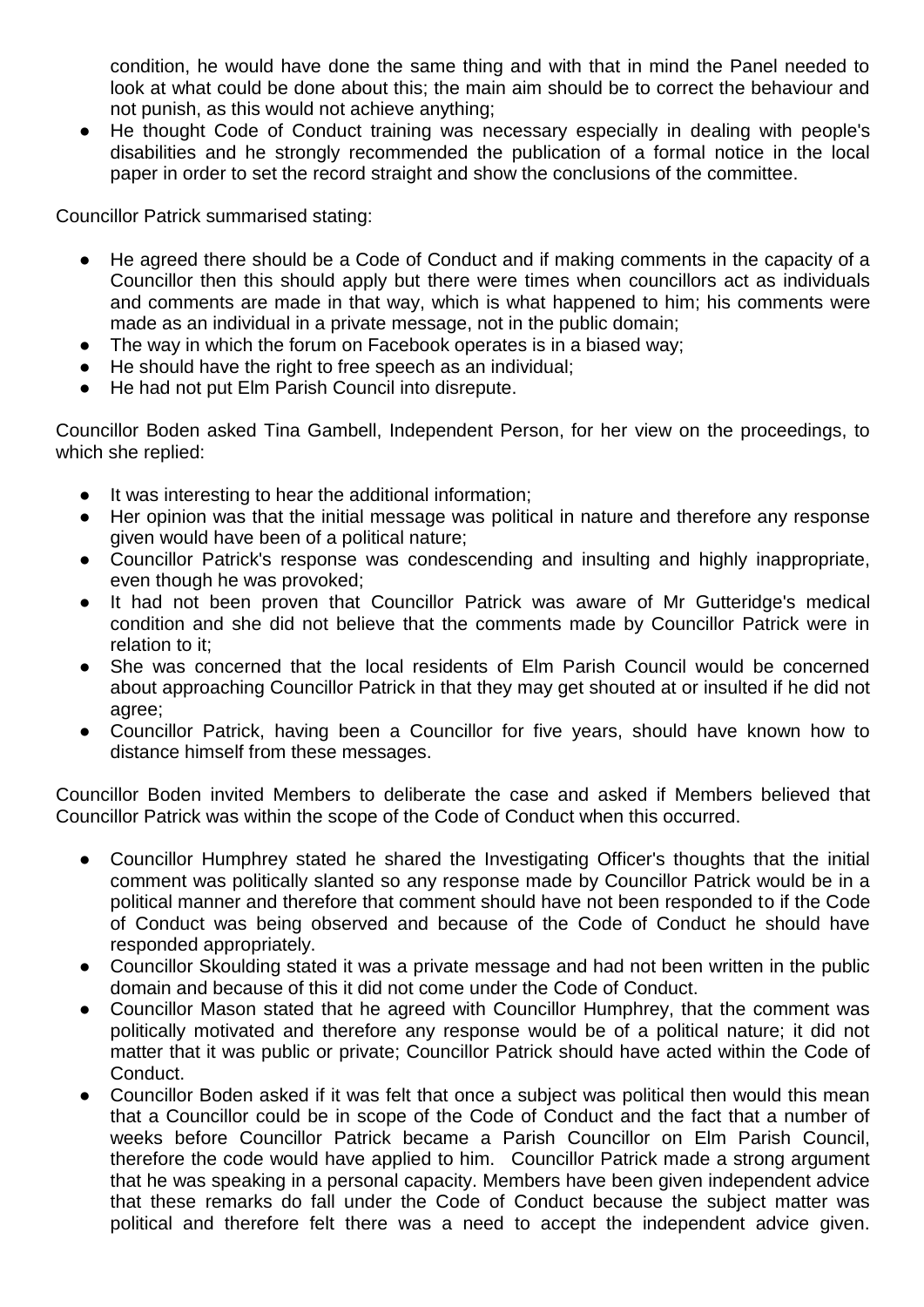Councillor Boden stated that the remarks related to Councillor Patrick's old position of councillor and not his current one and that he personally had looked at this differently but logically the independent review is correct.

● Councillor Humphrey added that a Councillor should naturally "wear" his political hat at all times and cannot switch this on and off; the advice had been given that once a political subject was raised then it had moved into an area that was deemed to be that of a political nature. Councillor Skoulding added that Councillors are Councillors 24 hours, 7 days a week and the thread referred to when Councillor Patrick was a district councillor and not a parish councillor.

Councillor Boden invited Tina Gambell to give her views to which she stated that Councillor Patrick had been a Councillor for five years, even with a small break and therefore the Councillor "hat" must remain on, even though the comment was regarding losing his seat, it was made to someone in office.

#### **It was AGREED that Councillor Patrick was in scope of the Code of Conduct. (3 Agree/1 Against)**

Councillor Boden asked if it was felt that Councillor Patrick breached Paragraph 3.1 of the Code of Conduct - You must treat others with respect.

- Councillor Mason stated that whatever the provocation Councillor Patrick stated he would have reacted in the same way and that the tone of his reply and the profanity deletion that was used was totally inappropriate and disrespectful.
- Councillor Boden stated that Councillor Patrick had claimed the remarks were "tit for tat" and that his response should be considered as a defence but in Councillor Boden's opinion this should mean "like for like" yet the response given by Councillor Patrick was far above that given by Mr Gutteridge and as a result "tit for tat" did not apply; his response was insulting and did fall within the Code of Conduct.
- Councillor Humphrey stated that Councillor Patrick's response was absolutely not treating others with respect.
- Councillor Mason stated that Councillor Patrick was on trial and therefore "tit for tat" did not apply, a complaint had been brought against Councillor Patrick, therefore the Committee were judging just one person and not two
- Councillor Boden stated that the second point raised by Councillor Patrick was that he was concerned about the process that had been followed as a whole, regarding the initial assessment, and with Councillor Hoy being part of that process; this was a serious allegation. However, the purpose of that assessment was to weed out trivial complaints and if that had been the conclusion then the independent assessor would not have reached the conclusions that he had reached, therefore it had been appropriate for this complaint to come to committee. Councillor Boden stated he felt that any reasonable assessment would have come to the same conclusion therefore the initial assessment was not incorrect. Councillor Skoulding added it had been a fair process. Councillor Humphrey added that when it had first come to committee, if it had been felt that the complaint should not go further then the committee would not have asked for the Independent Investigation therefore he had no problem with the process and the complaint had gone through the correct process.

#### **It was AGREED that Councillor Patrick did breach paragraph 3.1 of the Code of Conduct - You must treat others with respect. (3 Agree/1 Against)**

Councillor Boden asked if it was felt that Councillor Patrick breached Paragraph 3.2(a) of the Code of Conduct - You must not do anything which might cause the Authority to breach UK Equalities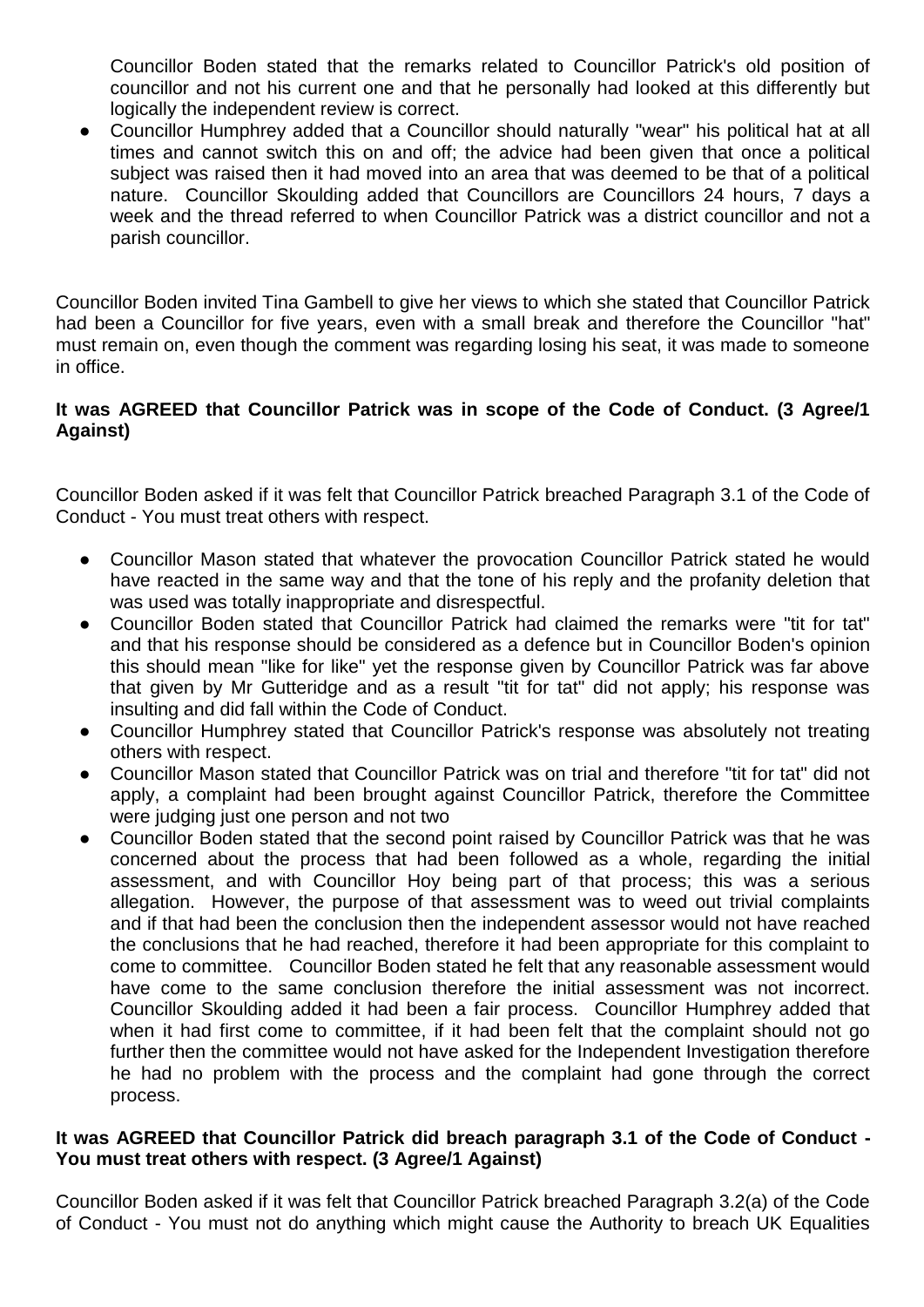legislation.

- Councillor Mason stated that he did not think that the Asperger's question came into this as the reply was made regardless of the condition and therefore was not relevant therefore in his opinion there was not a disability aspect to this complaint.
- Councillor Skoulding stated that he did not think that Councillor Patrick was aware of Mr Gutteridge's medical condition.
- Councillor Humphrey stated he thought that due to the fact that the two parties had previous contact that Councillor Patrick would have known about Mr Gutteridge's condition/disability. Councillor Skoulding stated he believed that he had been at the licensing committee in question whereby Mr Gutteridge had attended, yet he had been unaware of his condition. Councillor Mason stated there was nothing in the messages regarding his condition.
- Councillor Boden stated that on the balance of probabilities it was likely that Councillor Patrick had known about Mr Gutteridge's condition. The independent report had found that this was proven after examining the evidence and given how small the Wisbech political activist scene was, in particular the UKIP party, he thought it was reasonable to assume that Councillor Patrick was aware of the condition and what had swayed him had been the phrase that Councillor Patrick had used, "people like you have absolutely nothing of value to offer to society" which was a strange comment and he fully understood as to why Mr Gutteridge felt the way he did.
- Councillor Skoulding added that people are brave from behind a screen whereas face to face they would not make the same comments.
- Councillor Boden asked why someone would use that phrase and Councillor Patrick had stated that "I lost the cool side of me" which was not an excuse in terms of the Code of Conduct. Councillor Skoulding stated he could understand where Mr Gutteridge was coming from. Councillor Boden explained that the way in which that remark was meant was key to this and it would be necessary for there to have been some knowledge. Councillor Boden added that he had a problem convicting someone on the terms of probability to which Councillor Boden stated unfortunately this was necessary. Councillor Humphrey stated that on the balance of probability he supported the independent report.

Councillor Boden asked Tina Gambell for her view to which she stated that there was no proof that Councillor Patrick knew about Mr Gutteridge's disability however it was quite possible that he did. Her opinion was the Mr Gutteridge had sent spiteful messages to Councillor Patrick and then Councillor Patrick had referred to him as a "guttersnipe" showed that there was no love lost between them; when he had referred to "people like you", she believed that he had referred to Mr Gutteridge as someone who sent spiteful comments for no reason.

#### **It was AGREED that Councillor Patrick did breach Paragraph 3.2(a) of the Code of Conduct - You must not do anything which might cause the Authority to breach UK equalities legislation. (Agree 2/Against 2 - Councillor Boden had the casting vote and voted to agree.)**

Councillor Boden asked if it was felt that Councillor Patrick breached Paragraph 3.2(b) of the Code of Conduct - You must not bully any person.

- Councillor Mason stated that it was inconclusive as to who provoked who.
- Councillor Boden stated he did not feel that Councillor Patrick was in a position of authority in respect of Mr Gutteridge for bullying to have taken place, this was just two individuals and he did not believe that the relationship between the two parties would determine that bullying had taken place.
- Tina Gambell agreed with the comments.

#### **It was AGREED that Councillor Patrick did not breach Paragraph 3.2(b) of the Code of**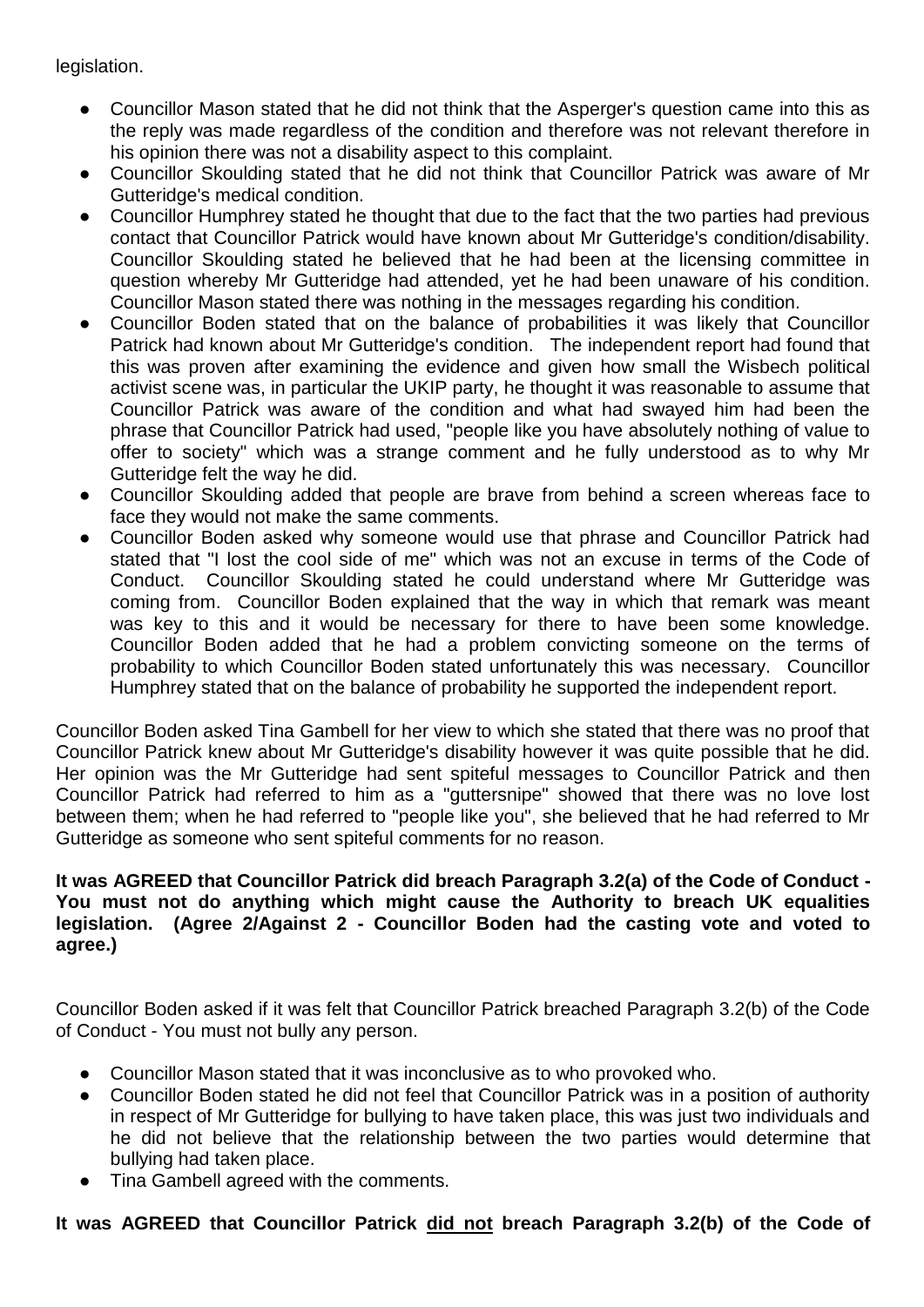#### **Conduct - You must not bully any person. (Agree 0/Against 4)**

Councillor Boden asked if it was felt that Councillor Patrick had breached Paragraph 5 of the Code of Conduct - Conducting yourself in a manner which can reasonably be regarded as bringing your office or authority into disrepute.

There were no comments from Councillors.

Councillor Boden stated he agreed with the assessment. Tina Gambelll stated she also agreed with the Independent Investigation however having been a Councillor for a number of years that he should know how to talk to people and treat people with respect and the public need to know that they can turn to their local councillor and be treated with respect.

#### **It was AGREED that Councillor Patrick did not breach Paragraph 5 of the Code of Conduct - Conducting yourself in a manner which can reasonably be regarded as bringing your office or authority into disrepute. (Agree 0/Against 4)**

Councillor Boden read out the potential options now open to the committee. He suggested that Councillor Patrick be offered to agree to a formal letter of apology being given to Mr Gutteridge. Councillor Patrick reiterated that he had no knowledge of Mr Gutteridge's condition whatsoever and therefore he would not issue a letter of apology as he felt that was unfair and did not feel that an apology was in order.

Councillor Boden opened it up to Members to discuss appropriate sanctions.

Councillor Humphrey stated that he thought a publication of Formal Notice of breach in the local paper would be appropriate, to which Councillor Mason agreed. Councillor Boden informed Members that it was important to realise that this was one of the more serious sanctions open to Members. Councillor Boden added that it had not been his first inclination although he understood why Members would choose that sanction, he was of the opinion that the Committee needed to change the future behaviour of Councillors and not punish them; further training would be appropriate but also publication of a Formal Notification of Breach was necessary. Further training of Councillors was discussed by all Members, especially concerning their obligations under the Code of Conduct.

Tina Gambell stated that there was a very grey area between when a councillor was classed as an individual and when as a councillor, especially on Facebook and that there needed to be some training where Councillors can explore this area to know how to act when these situations occur. Councillor Patrick had already stated that he had no intention of apologising because he did not believe he had committed an offence; this made it a tricky area.

Carol Pilson, Monitoring Officer, stated that previously a note had been sent out to all Members regarding particular training matters; therefore this could be done with regard to social media sent from this committee as guidance on how to act in the future. Councillor Boden agreed this was a good idea but would not need to be a sanction.

Councillor Humphrey proposed that a Publication of Formal Notification of Breach in a newspaper circulating in the area be agreed, this was seconded by Councillor Mason. Tina Gambell stated this was a reasonable sanction.

**It was AGREED that a Formal Notification of Breach be published in a newspaper circulating in the area. (Agree 3/Against 0/Abstention 1)**

#### **CND11/15 CONFIDENTIAL PART OF AGENDA ITEM 5**